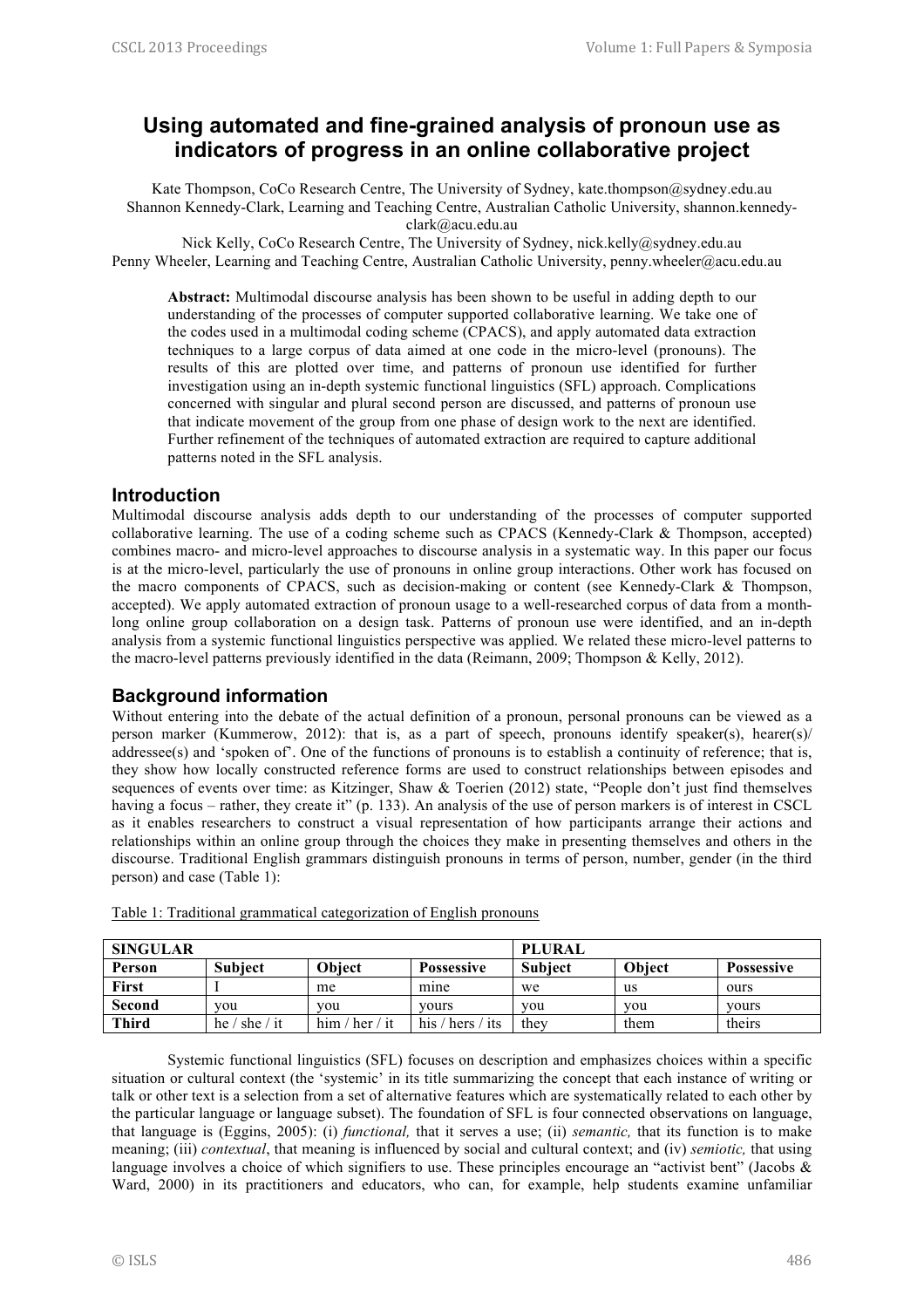academic registers as the first step to mastery, or reveal how language enables justice to be restored or to fail to be done, although SFL analysis can also be used, as here in an examination of CSCL, for humbler purposes.

In SFL, personal pronouns can be analyzed as key features in the 'interpersonal' metafunction of the text, "enacting our personal and social relationships with the other people around us" (Halliday & Matthiessen, 2004, p. 29), and as linked to other interpersonal components such as the Mood element (which in English is made up of the Subject and Finite operator of a clause, and realizes the declarative, interrogative, or imperative mood of a clause); modality (the uncertainty or possibility in a clause, for example 'can' or 'must'), and the role of clauses in offering and exchanging services and information. The other two linguistic metafunctions in SFL theory are the ideational, which looks at the categories and processes being identified and experienced by the speakers, and the textual, those parts of a text that provide cohesion and organization for the discourse as a whole. Personal pronouns can be examined for the agency that they realize in the clause, and also for their cohesive role in providing a continuous thread of reference to the participants in the conversation, written text or, as here, computer-mediated chat.

Word counting has been used in text analysis in the social sciences for many decades. Two notable examples are DICTION (Hart, 2001) and LIWC (Chung & Pennebaker, 2012; Pennebaker & Francis, 1996), both of which use pre- and user-defined dictionaries to count and subsequently analyze corpora of text for features such as attentional focus, emotionality, social relationships, thinking styles, and individual differences (Tausczik & Pennebaker, 2010). Natural language processing has significantly advanced over the past few decades (Jurafsky & Martin, 2008; Manning & Schütze, 1999), and advanced techniques have recently begun to be applied to the learning sciences, such as the mapping of words in vector spaces to discover use of concepts through clustering (Sherin, 2012) and the use of parts-of-speech (PoS) tagging for segmentation and classification. In this work we make use of the Python programming language (Bird, Klein, & Loper, 2009) to apply some of these techniques to our analysis of pronouns used during CSCL. We use these tools as aids in reconstructing the contextual use of person markers in relating to other members of the group, before more closely examining their functions in this context via a grammatical analysis based on systemic functional linguistics.

#### **Methods**

The corpus of data used in this analysis is the online chat record of a group of four postgraduate students (one male, three females) collaborating over one month on a design task. The task was to identify an existing system dynamics model and turn it into an educational resource both by adding to the model and providing materials to accompany the model. Students had access to a chat and a wiki to support their work. Previous research has described the data collection (Reimann, Weinel & Thompson, 2007) and the patterns of decision-making in the chats (Reimann, Frerejean & Thompson, 2009) as well as in the wiki (Thompson & Kelly, 2012). This paper returns to focus just on the chat data. The collaborative exercise took place over one month in 2006; students met as a whole group on eight occasions, and 2182 utterances were used in the automated process.

The Collaborative Process Analysis Coding Scheme (CPACS) was used to code the synchronous chat data. (For a full description of the coding scheme, see Kennedy-Clark & Thompson, accepted). This coding system considered several SFL phenomena, such as those described by Halliday (1994) and elaborated upon by Martin and Rose (2007). CPACS functions on two levels. At the macro level, the action code concerns goal identification and solution, and the content code covers the content of the utterance. At the micro level, the attitudinal code describes the type of attitude each utterance was taking towards the problem-solving design; the tense is the marker of temporality; the modality is the degree of certainty; and pronouns relate to personal references. In this study we use the pronouns code: 1 (first person singular); 2 (second person singular); 3 (third person singular); 4 (first person plural); 5 (second person plural); and 6 (third person plural).

We hypothesized that by combining the macro elements of discourse (e.g. Poole & Holmes, 1995) with the micro or grammatical levels that are often the target of discourse analysis (e.g. Nivre et al. 1999) we could obtain a better understanding of the conversations than if we analyzed the macro levels only, using a coding system such as the Decision Function Coding System (Poole & Holmes, 1995) as we had done in our earlier analysis (see, for example Kennedy-Clark & Thompson, 2011; Thompson, Kennedy-Clark, Markauskaite, & Southavilay, 2011). We found that by drilling down into the discourse and examining the conversations at a finer grain size we could get a detailed understanding of the function of language in establishing roles and responsibilities within a group.

Naturally occurring classroom language and patterns of discourse produced by the students were mined for linguistic and social insights about how the online groups managed their shared task through the language that they used (Gee, 2005; Schallert, et al., 2009). SFL analysis was carried out by considering correspondences in the data between the variables of DFCS, personal pronoun use, and author, and investigating the language in use at this point. To carry out these analyses, one researcher worked on the utterances as filtered by the quantitative analyses, and provided additional columns of annotation on specific linguistic aspects, namely: modality; mood of the clause, that is, imperative, interrogative, or declarative; annotations to the automated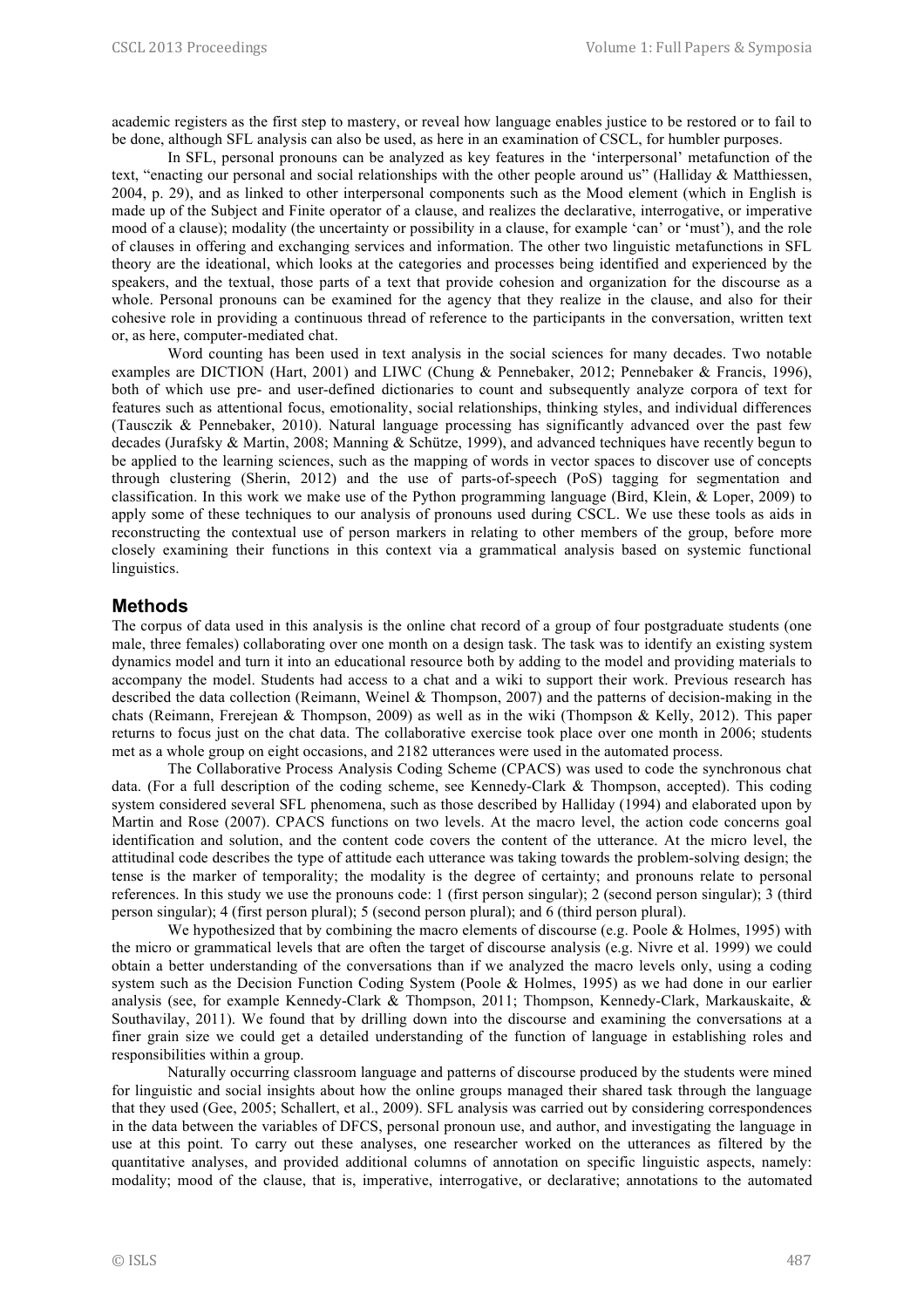pronoun identification data, where, for example, the author has omitted the Subject that should be understood and produced an elliptical utterance, particularly by omitting a first person singular pronoun; cohesion, by marking the chain of reference for each neutral third person pronoun used; and process type, from the three principal categorizations in SFL of material; mental; and relational processes.

These general categorizations are ones that are immediately evident to the reader, and these types of annotations are rapidly made: by working directly on the filtered data source, the researcher can compare the occurrence of different linguistic aspects within the target variables, counting occurrences and looking for 'marked' clauses, that is, linguistic constructions which show a non-typical structure. This level of human linguistic analysis was possible because the preceding automated analysis and visual interpretation of the quantitative aspects of the linguistic data reduced the number of segments and sequences that require individual assessment, and because the categorizations are at the most general level of SFL analysis. Aspects of appraisal and analysis of circumstantial elements (such as realizations of location, manner, or cause), both of which can provide deep insights into interactions and experiences as represented in more highly structured oral and written texts, did not form part of this SFL analysis.

# **Analysis**

#### **Automated extraction of data and identification of patterns**

Two phases of automation were used in the analysis of this corpus of chat text $(1)$ . The first involved counting pronouns, whilst the second used PoS tagging to assist in understanding the word counts. Pronouns function as both person markers and indications of focus. A count of the pronouns uttered by each author gave an overview of how the author positioned their own experience of the collaboration, whom they addressed during the group exchanges, and when they addressed entities outside the exchange. The count was conducted using a Python script to iterate through chat text and count each utterance. The pronouns counted were each assigned to a CPACS pronouns code: 1 (my, me, mine); 2 (you); 3 (her, him, it, he, she); 4 (us, we, ours) and 6 (they, them). The result of this analysis was a count of each CPACS code for each author. A limitation of this automated approach to pronoun counting is that it loses the context of the utterance. This means that it always assumes that the use of a pronoun by a participant is in their own voice, when in some cases it may be a quote of something that another participant or third party has said. An analysis based upon use of the words 'said' and 'says' shows that this use of another voice occurs 23 times in the corpus.

Further analysis was possible by breaking these numbers down in two ways: (i) seeing how they changed over time; and (ii) seeing how they changed within context. Students met in eight separate chat sessions and separating the count of pronouns in each session allowed for the analysis of changes that occurred over time. In addition, each utterance within this corpus of text had previously been grouped into five tasks: choosing, adding, implementing, overall and coordinating (Reimann, Frerejean & Thompson, 2009). The counting of pronouns was indexed to these categories, allowing for an analysis of the changing use of pronouns within these different contexts.



Figure 1: visualization of pronoun use for each participant, for each session

Figure 1, in combination with results from coding and counting not presented here, was used to identify instances of variation. Figure 1 shows the percentage of pronoun use (the CPACS code is along the y-axis,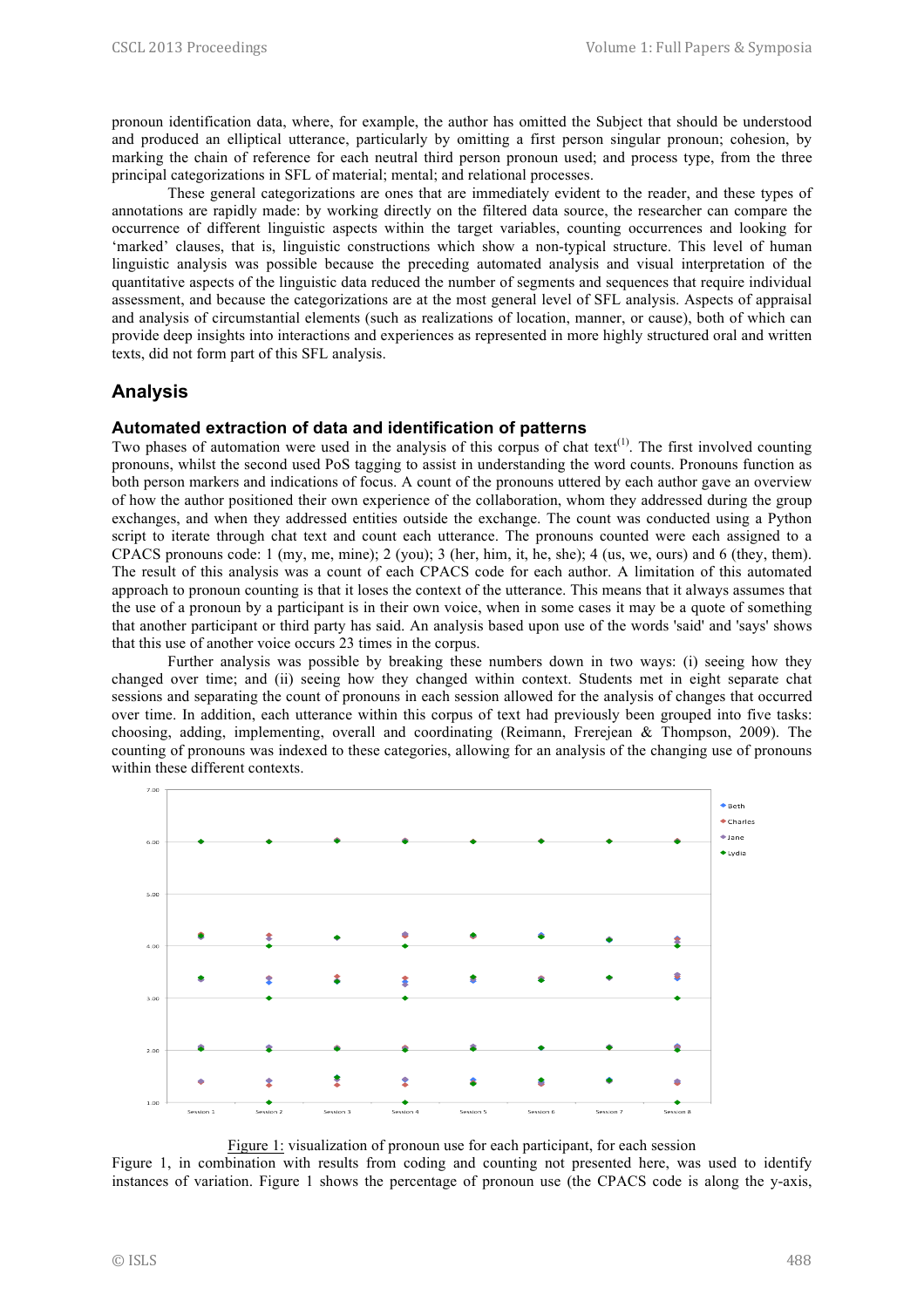session number along the x-axis) for each member of the group. Each section (for example, between 1 (me, my, our) and  $2(vou)$ ) represents 100% of the pronouns extracted. An issue with second person is that the same word is used for both singular and plural, and so all second person was recorded as '2': this is the first complication to be discussed below. Five patterns were observed during examination of the extracted pronoun data. (1) Pronouns and tasks: the combined percentages were different when examined across tasks (not presented in Figure 1). Higher percentages of use were observed in coordination and implementation than choosing or additions. Within coordination, Charles and Jane used this more than other members, while Beth had the highest proportion in implementation. (2) Use of first person changes over time: if we examine the patterns across time, within each pronoun code, it can be seen that the use of first person, while remaining quite consistent, differs amongst the group members. (3) The task of choosing had a different distribution of pronouns than other tasks: coding and counting results indicated that with respect to task, choosing had a different distribution amongst team members than other tasks. (4) Session 5 was different to other sessions with respect to pronoun use: Figure 1 shows a different distribution amongst team members in Session 5. (5) First person plural is used differently over time: Sessions 7 and 8 show a slightly lower percentage across all group members than other sessions. The use of third person showed a higher proportion apparent when participants were discussing implementation.

### **'You' – plural or singular?**

PoS tagging (Mu, et al., 2012; Schmid, 1994) was utilized in the deeper analysis of the word 'you' within the corpus. Because English no longer has a singular and plural form of the second personal pronoun, a simple count of the occurrences of 'you' does not distinguish between the author's focus upon one person or upon some or all of the people in the exchange. A Python script was used to apply PoS tagging to the corpus<sup>(2)</sup>, to produce an output consisting of, each time the word 'you' is uttered; the two words before and after this utterance of the word 'you', and the PoS indicated. The assumption in doing this was that the PoS tagging would reveal patterns that could allow for automation of the context of the word 'you', and it was partially successful in this, highlighting two linguistic features particularly relevant to the successful conduct of computer-mediated discussion: a marked use of the vocative, and the conversational workarounds that English speakers use to indicate plural reference for the 'you' pronoun. In the latter case, the PoS tagging clearly revealed the uses of 'you both' (1 instance), 'you all' (4 instances), 'you guys' (25 instances: note this reference is non-gender-specific) as well as 'you girls' (6 instances) and 'you ladies' (4 instances), both of these authored by the sole male speaker within the group of 4 collaborators, and all of these examples of the author disambiguating the 'you' pronoun to indicate all addressees in the context of the discussion in order to check for their consent, for example, or direct their action. (In subsequent human analysis, reviewing the PoS tagging output, an additional refinement of this distinction between 'you' singular and plural was identified in the use of 'u', a text-chat specific variant of the pronoun, which was used by one author as a singular 'you' reference only.) The PoS tagging also highlighted where authors were employing the vocative as a means to target their utterance to only one of their collaborators: a few examples of this linguistic choice, one frequently found in this corpus, are 'jane, do you have that link handy?' (segment 14); 'what d'ya say beth and jane?'(98); 'beth do you what [want] to start with your questions?' (2958); 'lydia, jane, what about you guys?' (5065); 'beth you mentioned you had some resources' (7743); and 'charles what do you think about beths question?' (6212).

This marked usage of the vocative in CSCL is paralleled by a similarly marked rejection of the use of personal pronouns in favour of names as the subject or object of a clause. For example, in standard conversation or writing, the context often makes unnecessary the specific naming of your partner in an action: it is the decontextualised nature of CMD that makes it preferable to choose 'lydia and me' instead of standard 'we' in an utterance such as 'In that way Lydia and me should find additional resources' (2989) or to use a name rather than a third person pronoun to emphasize to which person's utterance your response refers: 'my that's right is with charles answer' (6510) or to reject 'you', when Jane and Lydia are both present, in favour of 'we need to see if jane or lydia want to add anything / amalgumate anything' (7279).

#### **Guiding behavior**

An important way in which personal pronouns provide a shortcut to an analysis of what is going on in the discussion is by indicating the kind of exchanges occurring in the text, and the salient personal pronoun is 'you'. Figure 1 shows that both Charles and Jane are strong users of 'you', particularly in segments that are coded as overall and coordination phases in the DFCS. SFL sees an analysis of what is being 'exchanged' by these 'you' clauses as a fundamental indication of the roles and statuses adopted by the authors of these clauses.

Clauses can be structured as an exchange of information or as an exchange of goods-and-services: most simply, the choices can be represented as giving information (making a statement) or giving goods or services (making an offer); or as demanding/requesting information (questioning) or demanding goods or services (issuing a command, also discussed in the previous section). An example of how clauses function in these exchanges can be seen in Table 4.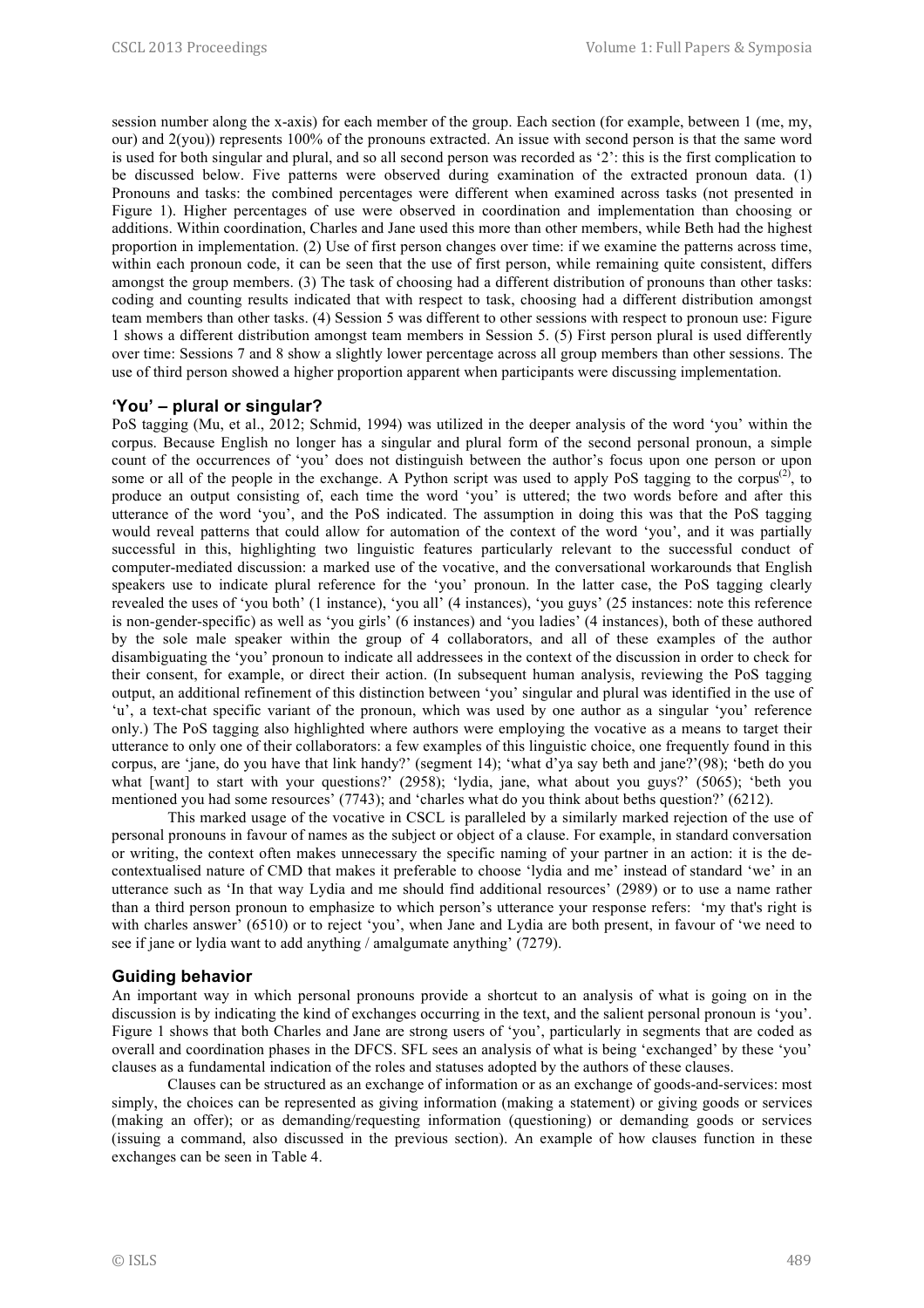| <b>Author</b> | <b>Clause</b>                            | Role in exchange    | 'You' refers to:                   |
|---------------|------------------------------------------|---------------------|------------------------------------|
| Jane          | did you tell lydia about what Kate told  | question $-$ asking |                                    |
|               | you guys ?                               | for information     | guys' (here, Audience) = Beth and  |
|               |                                          |                     | Charles                            |
| Jane          | have you guys seen the storytelling      | question            | you guys (Subject) = Beth, Charles |
|               | feature how it works?                    |                     | and Lydia                          |
| Jane          | beth you were interest in seeing how     | statement,          | you (Subject) = Beth               |
|               | storytelling works see the immigration   | command<br>('see    |                                    |
|               | and Easter Island models                 | the  models')       |                                    |
| Jane          | but I don't see how lydia and I help you | $==$                | you $guys = Beth$ and Charles      |
|               | guys                                     |                     |                                    |
| Jane          | I could work with you charles            | offer               | $you = Charles$                    |

Table 4: Utterances from Session 5, Jane's use of 'you' as part of overall decisions (planning, trouble-shooting)

It is clear, in tracing the referent(s) of the 'you' pronoun, that additional mapping beyond pronoun counting and PoS tagging would be required to precisely outline who was working with whom, but what is evident from looking at the clauses as exchange is the role that the author can variously assign herself/himself.

Another example where the distribution indicates a strong use of 'you' is Charles (see Table 5), in coordination mode, requesting goods-and-services from others in the group. It appears that his earliest demands on his group members (here, Beth) are couched as a request rather than a requirement, but he does not use this strategy in later sessions.

| <b>Session</b> | <b>Clause</b>                              | Role in exchange                                          |  |  |
|----------------|--------------------------------------------|-----------------------------------------------------------|--|--|
|                | sure beth. are you going to link it in the | Structured as a request for information, this is actually |  |  |
|                | wiki?                                      | functioning as a command (asking for Beth's action).      |  |  |
| $\mathcal{D}$  | jane, do you want to put in your           | Request for information in structure, by implication a    |  |  |
|                | response to beth's questions first         | command for action, an instruction                        |  |  |
| $\mathcal{D}$  | if you like set up a forum.                | Suggestion: a command ('set up a forum') modulated by a   |  |  |
|                |                                            | concessive clause                                         |  |  |
| $\mathcal{D}$  | jane, can you also archive the notes       | Command structured as a yes/no question                   |  |  |
| $\mathcal{R}$  | for sure beth! you get some sleep girl!    | Command                                                   |  |  |
| 4              | ok. first let me tell you that you have    | Both a command (for 'you') and an offer (from 'me'):      |  |  |
|                | made a huge contribution to the team       | 'let's'                                                   |  |  |
| 6              | ok. jane. were you ok about tomorrow       | Request to attend, structured as a yes/no question        |  |  |
|                | night at 10:30?                            |                                                           |  |  |
|                | can you give me a link?                    | Request for action                                        |  |  |

Table 5: examples of Charles' use of 'you' in coordination

The examples shown in Table 5 are in fact not the typical clause structures for realizing a command, as they are marked for person. Usual or unmarked imperatives cannot be identified in an automatic count of pronouns, as they do not contain the Subject component of the clause: take, for example, the instances of unmarked imperatives from Charles in the first session (see Table 6).

Table 6: Imperative clauses (unmarked): author, Charles, coordination

| <b>Session</b>   Clause |                            | Role in exchange              |
|-------------------------|----------------------------|-------------------------------|
|                         | check page now             | Command                       |
|                         | bullets in now $=$ refresh | Command $(= 'Now, refresh!)'$ |
|                         | check now!                 | Command                       |

#### **Making suggestions**

We can extend the discussion of the clause as exchange by examining a marked difference in first person pronoun use within the 'choosing' component (DFCS coding) for team members than in the other DF tasks. Using SFL tools to probe this more closely, we can identify the linguistic choices accompanying this first person pronoun use (chiefly, the use of 'I' or 'we' in focus or thematic position) as contributing to the successful use of 'suggestion'.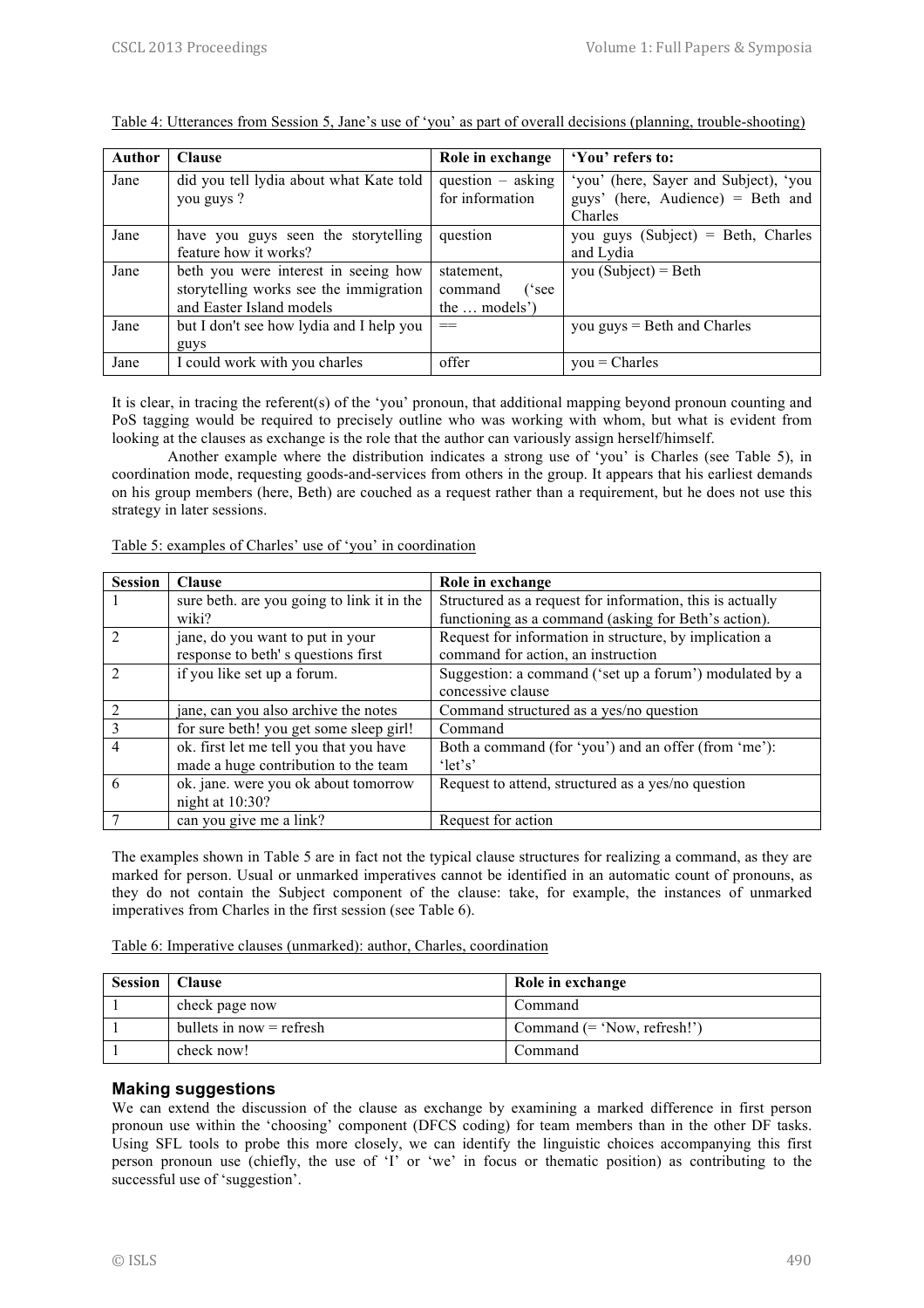There are two choices that the group must make to progress with the collaborative task: the selection of model, and the selection of audience or class level. The selection of model comes first, and, it being early in their joint history (completely contained in Session 1), group members are initially unwilling to baldly assert a choice: instead, they make suggestions. The linguistic choices required for successful suggestions are seen by SFL as part of the interpersonal resources of language, and, matching pronoun use to DFCS choosing, and following this with human analysis, we found that strategies used in suggestion and negotiation include a modulation in the Finite verb used when 'I' was the Subject (for example, using modals with a lower representation of certainty ("Charles: i agree. having a look at the some the models we might just need to pick the one that best suits us"): mitigation of the imperative mood (that is, softening the command, as in "Beth: not yet, but come prepared with one each and then vote, i suppose" (segment 9); or, "Beth: how about we give each other a day or two" (segment 3); and omission of first person singular pronouns to conceal who is the Actor, in SFL terms, in these processes (as Charles does repeatedly as he reports his additions to the wiki, perhaps concealing his dominant role here: "Charles: just updated that element"; "Charles: just put in the link to the October  $5<sup>th</sup>$  archive", and so on).

#### **Creating active artifacts**

A higher pattern of third person usages within segments coded as implementation warrants a closer look at these occurrences. The English third person singular pronoun distinguishes its referents by genders, and by simply using the filters in the pronoun count view, it is apparent that the human referents for these pronouns are straightforward: 'he' = the supervising male teacher for the activity, 'she' = the female teacher or, in one sequence, one group member who was temporarily absent. More frequent is the neuter pronoun 'it', and, in those utterances related to the task of implementation, the referent is the group's collaboratively created digital artifact and/or the task of creating this artifact. For example, when Beth directs the group's attention to the visuals and sound effects that she has added to the model in the wiki, they respond:

Jane: **it**'s very good, girls (10238) Charles: will just open **it** now (10239) Beth: **it**'s a little rough...i need to adjust **it** now i've spoken to Kate (10240)

Beth: and then **it** goes into storytelling mode... and by pressing the space bar, the 'story' appears step by step according to the sequel in trac (10252) Lydia: the female learners will luv **it** yah :) (10253)

By this stage in the operation of the group, the design task is getting close to completion, and this is indicated by the increased reference to the model they have worked on as one of the 'participants', that is, in SFL transitivity terms, one of the entities involved in the events or processes being referred to, and its emergence as a possible subject and Actor (as in 10252).

#### **Contributing independently and within the group**

The pronoun count indicates a decrease in use in first person plural in the later sessions, and a follow-up by a human reader indicates that in part this is because the participants have organized themselves into pairs, and report on the pair's activity as, for example, 'lydia and me'. The addition of a broad classification of process types (the major categories of SFL transitivity analysis, that is material, mental, verbal and relational processes) associated with the first person plural pronoun reveals that the actions the group is depicted as taking are not often material, and certainly not physically effective processes. For example:

Charles: we did some refinements [Material]

Charles: we came up with a "test some values and come up with something better as an activity basically [Material]

Charles: can we get away with two? [Material]

Charles: I think we can probably whip another scenario up pretty quickly. [Material]

Lydia: shd we add a short story to explain the stock and flow concept? [Material]

These clauses with Material processes are most importantly realizing the actions of the group members in *creating* or extending the enhanced model: 'came up with'; 'whip up'; and 'add'.

In clauses with relational processes, the pronoun 'we' is more likely to be referring to the group of four participants as a whole (Table 7). The relational process subsystem of 'possession' is realized strongly here, as well as the idea of representation, an identification process again related to the idea of creation. Metaphors of process here are relational processes realizing mental states: 'got any ideas' = 'thinking'; 'are we on the sane [same] page' = 'agree'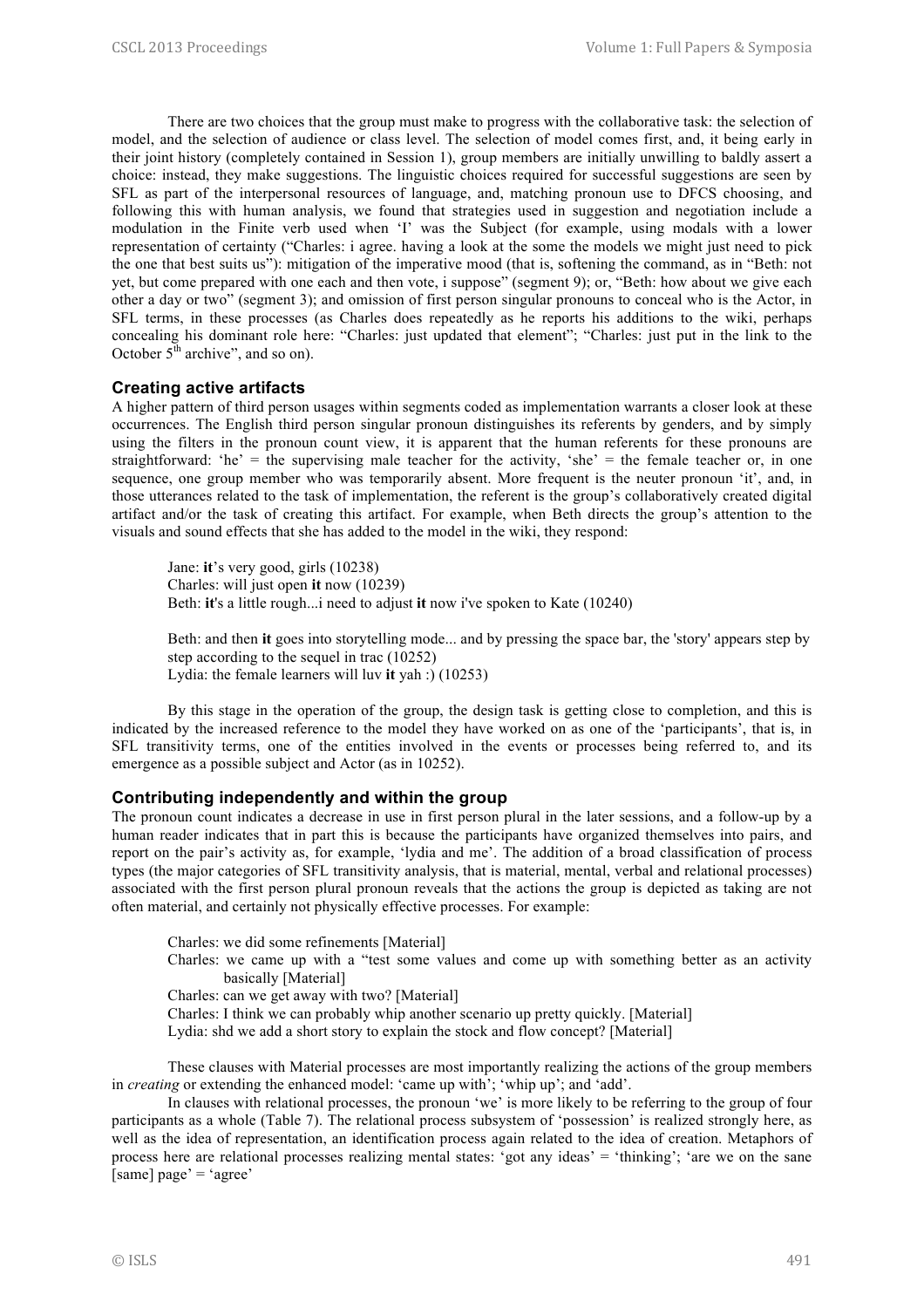| Author         | <b>Clause</b>                                          | <b>Process</b> |
|----------------|--------------------------------------------------------|----------------|
|                |                                                        | type           |
| Jane           | I think we all have that impresion                     | relational     |
| <b>Charles</b> | we need the stocks to be different for each scenario.  | relational     |
| Lydia          | if we represent the scenarios with graphs,             | relational     |
| Jane           | in trac we have limited space to upload files          | relational     |
| Jane           | charles are we going to have 1 or two scenarios        | relational     |
| <b>Charles</b> | got any ideas for it?                                  | relational     |
| Lydia          | are we on the sane page?                               | relational     |
| Charles        | we are nearly there!                                   | relational     |
| Jane           | should we talk about our progress?                     | verbal         |
| Beth           | lydia, we need to talk about the text                  | verbal         |
| <b>Charles</b> | so we still agree that [we get them done on Wednesday] | verbal         |
| Lydia          | is there anything else we need to discuss?             | verbal         |
| <b>Charles</b> | we chat more tomorrow                                  | verbal         |

| Table 7: Examples of relational and verbal processes from the chat |  |  |
|--------------------------------------------------------------------|--|--|
|                                                                    |  |  |

By contrast, the first person singular pronoun is extensively employed in these last two sessions, particularly in segments coded as 'implementing' in the DFCS, and this may indicate that the group members are operating independently, having negotiated particular sets of tasks during the earlier sessions of choosing, planning and coordinating. Looking at the processes which the group members self-describe themselves as performing in broad SFL categories, it is evident that 'I' is associated with more effective material actions. Note the over-representation of Beth in using 'I': she has a significant share of the utterances coded as implementation and particularly utterances using 'you' as the object of a request for help. The other types of processes done by 'I' in these sessions are, in the segments coded for implementation, evenly split between mental, verbal, and relational, with just a few instances from each category.

# **Conclusions**

This initial combination of methods of analyzing this data has indicated areas for follow-up research in other corpuses of data. There is some evidence provided here that changes in patterns of pronoun use could indicate changes in phases of design work (from choosing to additions, and also the beginning of implementation). In several instances, automation did not identify the patterns identified by human raters. There is significant scope for further application of automation to systemic functional linguistics in education and refinement of this work, as was carried out with 'you', and reported in this paper. One of the key areas for development is in the calibration of the diverse methods available with human input. Once we know what patterns to look for, we will be better able to identify automated techniques that could be used to help students manage their own progress, as well as instructors to monitor the progress of groups through their collaborative work. Future work too needs to tie these findings more explicitly to the macro-level of discourse analysis.

# **Endnotes**

- 1 All scripts used in the analysis were written in the Python programming language and are available by request 1
	- The Python package Natural Language Toolkit was used for the PoS tagging, specifically the algorithm trained on the Wall Street Journal corpus of over 270 000 words (Bird, et al., 2009)

#### **References**

Bird, S., Klein, E., & Loper, E. (2009). Natural language processing with Python: O'Reilly Media, Incorporated.

- Chung, C. K., & Pennebaker, J. W. (2012). Linguistic Inquiry and Word Count (LIWC): Pronounced "Luke," and Other Useful Facts Applied Natural Language Processing: Identification, Investigation and Resolution (pp. 206-229): IGI Global.
- Eggins, S. (2005). Introduction to systemic functional linguistics: Continuum.
- Gee, J. P. (2005). An Introduction to Discourse Analysis: Theory and method (2nd ed.). London: Routledge.
- Halliday, M. A. K. (1994). Introduction to Functional Grammar. London: Arnold.
- Halliday, M. A. K. & Matthiessen, C. (2004). *An Introduction to Functional Grammar* (3rd ed.). London: Arnold.